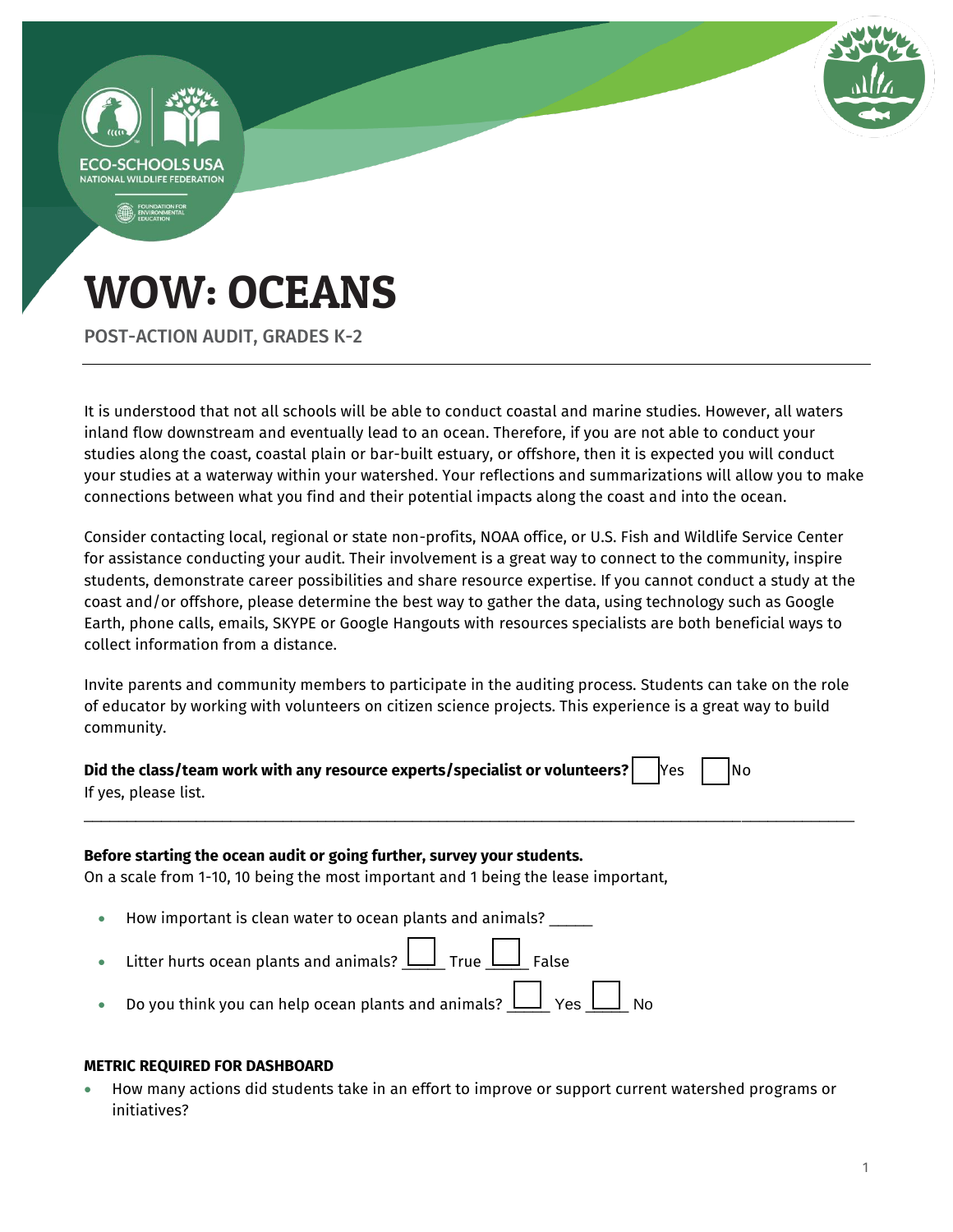

POST-ACTION AUDIT, GRADES K-2



## TABLE 1. GEOGRAPHIC INFORMATION

| Confirm your GPS coordinates for your ocean study site by<br>1.<br>comparing them to your coordinates in your baseline audit.<br>Use your smart phone's GPS or go to:<br>http://www.whatsmygps.com/ to find your coordinates.                                                                                                                                                                                                                                      | Latitude N<br>Longitude W                                                                                                                                             |
|--------------------------------------------------------------------------------------------------------------------------------------------------------------------------------------------------------------------------------------------------------------------------------------------------------------------------------------------------------------------------------------------------------------------------------------------------------------------|-----------------------------------------------------------------------------------------------------------------------------------------------------------------------|
| 2.<br>Again make observations or use Google Earth (for those<br>students who are inland), and describe the ocean study site.<br><b>Optional, but encouraged.</b> If pictures were taken during the<br>baseline audit, make comparisons to your current view. Note<br>any observed changes to right.<br>Make note if there was a land altering event causing<br>significant change to your study site, such as flooding,<br>hurricane, tornado, fire, drought, etc. | sandy coastline<br>tide pools<br>rocky coastline<br>dunes<br>white sands<br>coastal<br>grasses/shrubs/plants<br>brown sands<br>mangroves or<br>forests<br>black sands |

**Insert photos here.**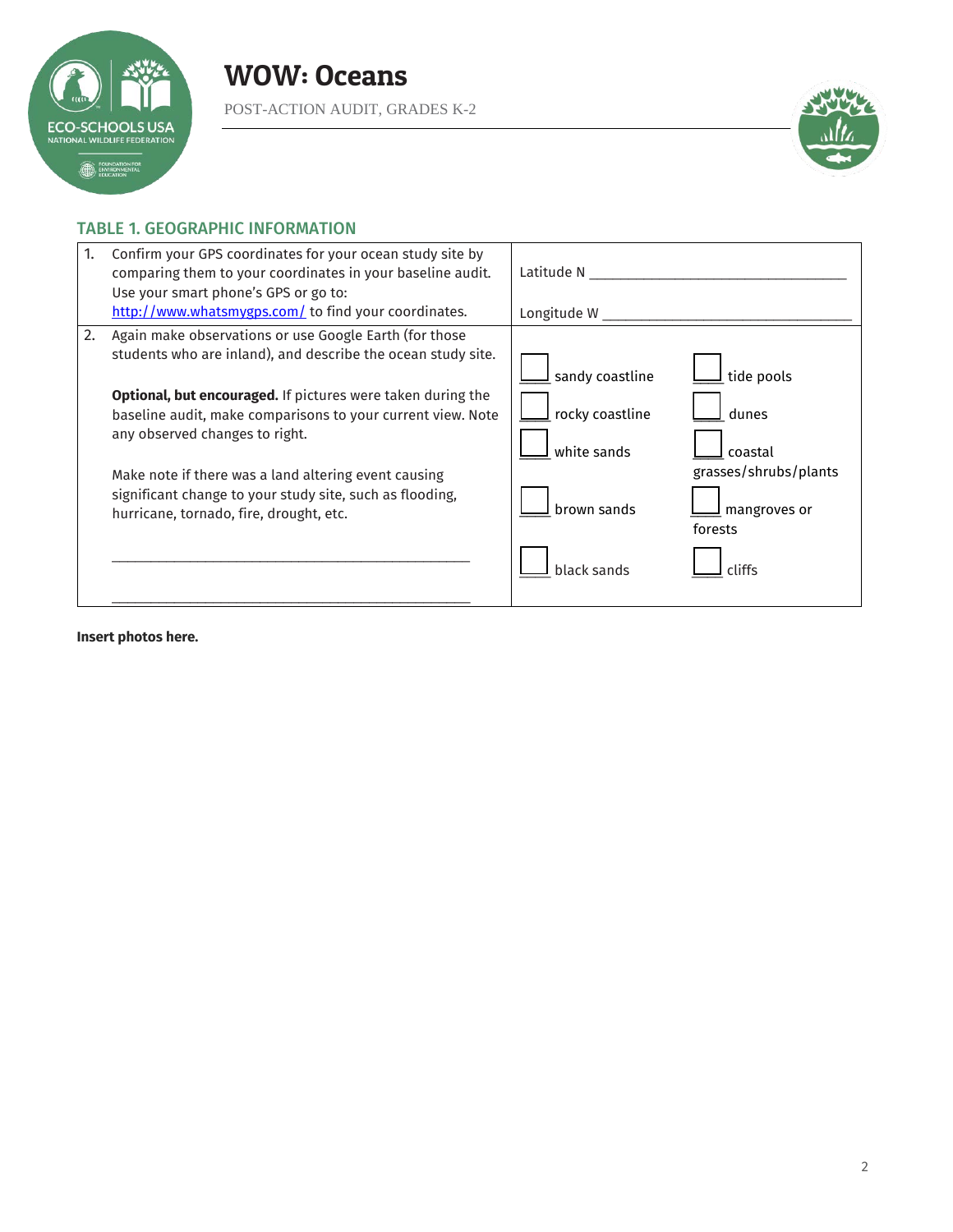

POST-ACTION AUDIT, GRADES K-2



# TABLE 2. OCEAN CHARACTERISTICS AND BENEFITS

| What percentage of students can identify the following<br>1.<br>characteristics that help define an ocean?                                                                                                                                                                                                                                              | 0 elements<br>A. |
|---------------------------------------------------------------------------------------------------------------------------------------------------------------------------------------------------------------------------------------------------------------------------------------------------------------------------------------------------------|------------------|
| Salinity<br>Biodiversity (plants and animals)<br>۰                                                                                                                                                                                                                                                                                                      | В.<br>1 element  |
|                                                                                                                                                                                                                                                                                                                                                         | 2 elements       |
| An ocean is a system. What percentage of students can identify<br>2.<br>one or more system benefits oceans provide?<br>Ecosystem benefits and services: <b>biodiversity</b> of plant and<br>۰<br>animal species<br>Economic benefits: tourism, fishing, wildlife watching<br>۰<br>Physical and mental health benefits: relaxing, happy<br>۰<br>feelings | $\frac{0}{0}$    |

### **Think about the following question as you summarize the data in Table 2.**

- 1. How has student understanding changed from the baseline audit to the post-action audit or between audit years?
- 2. What have students learned about different cultures and their local community's connections to the ocean?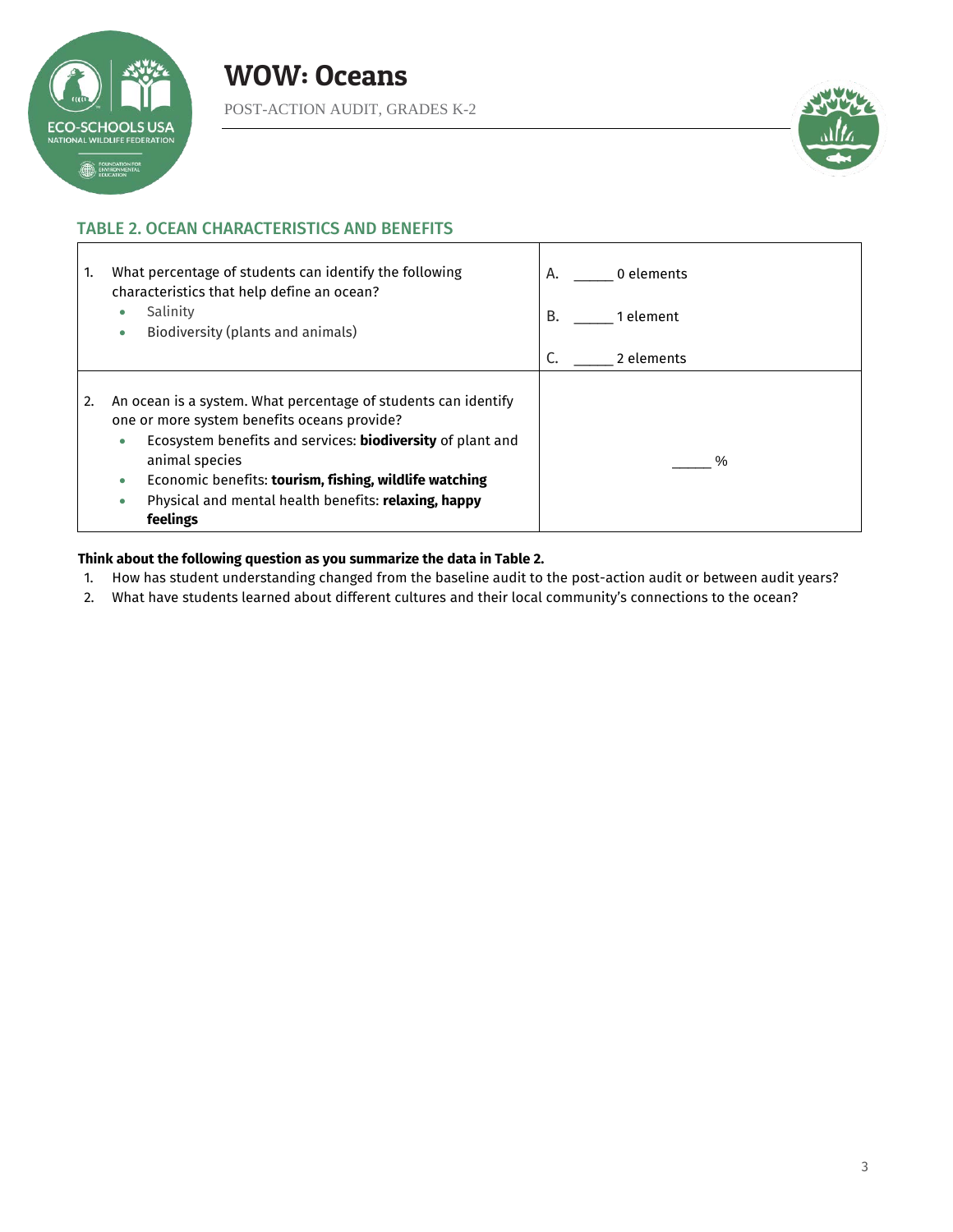

# WOW: Oceans POST-ACTION AUDIT, GRADES K-2

## TABLE 3. WATER QUALITY

|                                                                                              | 2.<br><b>Temperature</b>                                                                      |  |  |  |
|----------------------------------------------------------------------------------------------|-----------------------------------------------------------------------------------------------|--|--|--|
| 1.<br>рH                                                                                     |                                                                                               |  |  |  |
|                                                                                              |                                                                                               |  |  |  |
| pH Level                                                                                     |                                                                                               |  |  |  |
| Acidic<br>Neutral<br>Basic                                                                   | Test 2 F°                                                                                     |  |  |  |
|                                                                                              |                                                                                               |  |  |  |
|                                                                                              | Test $3 \qquad F^{\circ}$                                                                     |  |  |  |
| <b>Salinity</b><br>3.                                                                        |                                                                                               |  |  |  |
|                                                                                              |                                                                                               |  |  |  |
| Time of High Tide ___________   Time of Low Tide __________                                  |                                                                                               |  |  |  |
|                                                                                              |                                                                                               |  |  |  |
| Method used: () hydrometer () probe                                                          |                                                                                               |  |  |  |
|                                                                                              |                                                                                               |  |  |  |
| Test 1   Time of day before test ____________   ______ ppt (parts/thousand)                  |                                                                                               |  |  |  |
|                                                                                              |                                                                                               |  |  |  |
| Test 2   Time of day before test _______________   _______ ppt (parts/thousand)              |                                                                                               |  |  |  |
|                                                                                              | Test 3   Time of day before test _____________   ______ ppt (parts/thousand)                  |  |  |  |
| 4. Transparency - Choose method A or B.                                                      |                                                                                               |  |  |  |
|                                                                                              |                                                                                               |  |  |  |
| A1. Secchi disk - distance from observer to:                                                 |                                                                                               |  |  |  |
|                                                                                              |                                                                                               |  |  |  |
| Test 1 _____ m water surface   _____ m where disk disappears   _____ m where disk reappears  |                                                                                               |  |  |  |
| Test 2 ______ m water surface   _____ m where disk disappears   _____ m where disk reappears |                                                                                               |  |  |  |
|                                                                                              |                                                                                               |  |  |  |
|                                                                                              | Test 3 ______ m water surface   ______ m where disk disappears   _____ m where disk reappears |  |  |  |
| A2. Secchi disk reaches the bottom and does not disappear - distance from observer to:       |                                                                                               |  |  |  |
| Test 1 _____ m to water surface   _____ m depth to the bottom of the water site              |                                                                                               |  |  |  |
| Test 2 ______ m to water surface   _____ m depth to the bottom of the water site             |                                                                                               |  |  |  |
| Test 3 ______ m to water surface   _____ m depth to the bottom of the water site             |                                                                                               |  |  |  |
|                                                                                              |                                                                                               |  |  |  |
| <b>Transparency Tube</b><br>В.                                                               |                                                                                               |  |  |  |
| Tube test 1 ______ cm or ______ greater than depth of transparency tube.                     |                                                                                               |  |  |  |
|                                                                                              |                                                                                               |  |  |  |
| Tube test 2 ______ cm or ______ greater than depth of transparency tube.                     |                                                                                               |  |  |  |
|                                                                                              |                                                                                               |  |  |  |
| Tube test 3 ______ cm or ______ greater than depth of transparency tube.                     |                                                                                               |  |  |  |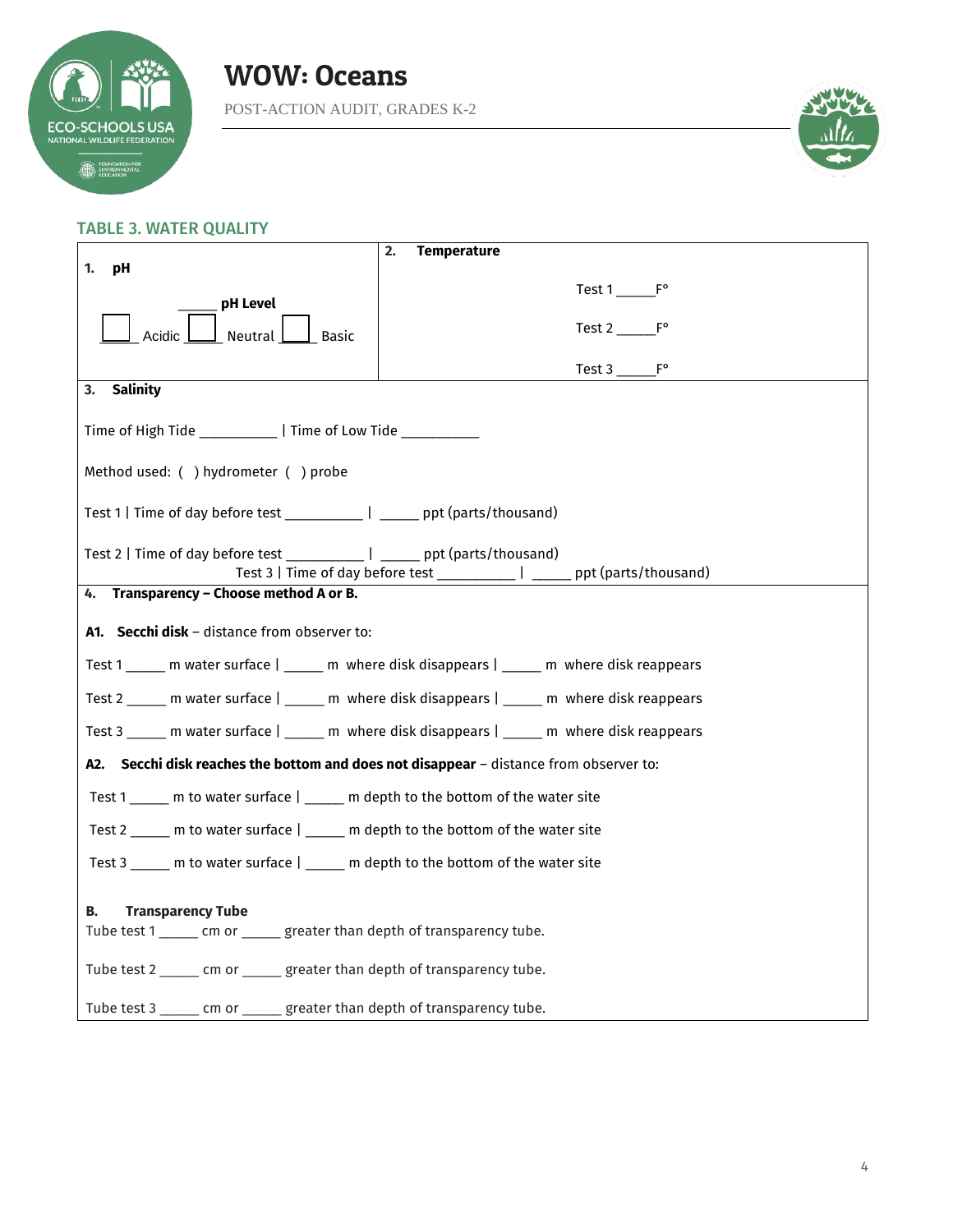



### **Think about the following questions as you summarize the data in Table 3.**

- 1. What changes to water quality, if any, have been observed?
- 2. Do students have a greater understanding how water quality can impact plant and animal life? Explain.

**TABLES 4 and 5**. Consider contacting a coastal/ocean outreach coordinator (local non-profits) college or university. Their involvement is a great way to connect to the community, inspire students, demonstrate career possibilities and share resource expertise. If you cannot conduct a study along the coast/shore/beach please determine the best way to gather the data, i.e. a phone call, an email or ideally a SKYPE, Zoom or Google Hangout with someone who works as a biologist, ecologist, volunteer, etc. at the nearest water quality monitoring station. Contact your regional EPA, NOAA and/or statebased fish and wildlife office for resource specialist contacts, resources or recommendations.

Invite parents and community members to participate in the auditing process. Students can take on the role of educator by working with volunteers on citizen science. This experience is a great way to build community.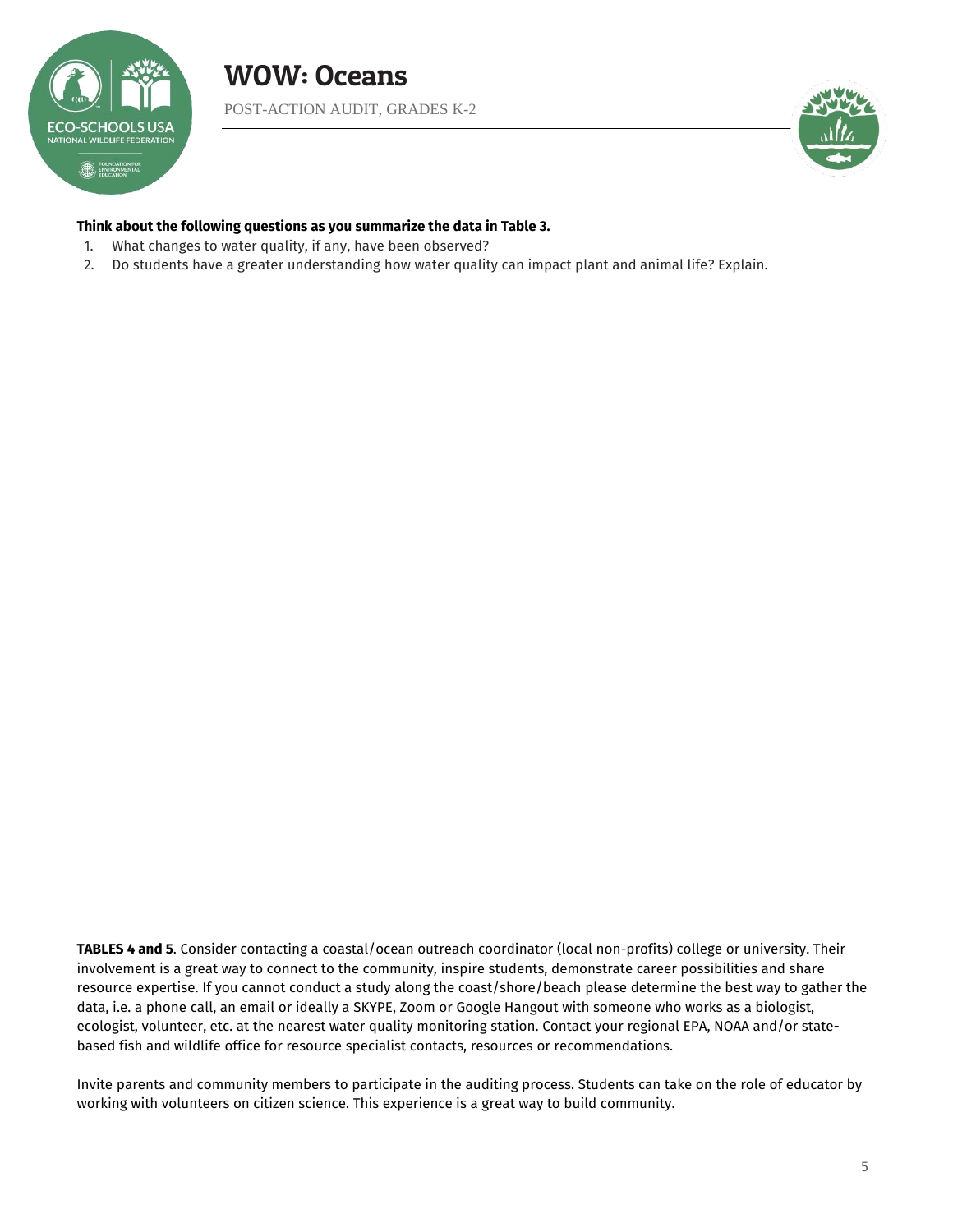![](_page_5_Picture_0.jpeg)

POST-ACTION AUDIT, GRADES K-2

![](_page_5_Picture_3.jpeg)

## TABLE 4. LITTER

| 1.                                                                                              | Percentage of students who know litter in our oceans is a problem.                                                                                                                                                                                                                                                                                                                                                                                       |                   |                 | ℅      |               |
|-------------------------------------------------------------------------------------------------|----------------------------------------------------------------------------------------------------------------------------------------------------------------------------------------------------------------------------------------------------------------------------------------------------------------------------------------------------------------------------------------------------------------------------------------------------------|-------------------|-----------------|--------|---------------|
| 2.                                                                                              | Percentage of students who know plastic pollution is the most common<br>type of litter found in the ocean.                                                                                                                                                                                                                                                                                                                                               |                   | %               |        |               |
| 3.                                                                                              | Conduct a litter audit using the items most commonly found in and around coastal and marine ecosystems. First<br>weigh the collection of litter. Next sort the collection by type and insert the total number of each item found. Safety<br>is of utmost importance. Please ensure teams have access and use/wear proper safety gear, including, but not<br>limited to gloves, litter grabbers/pinchers and appropriate recycling and trash receptacles. |                   |                 |        |               |
| Total weight to the nearest pound and kilogram, diverted from coastal<br>and marine ecosystems. |                                                                                                                                                                                                                                                                                                                                                                                                                                                          |                   |                 | pounds |               |
|                                                                                                 | cigarette butts                                                                                                                                                                                                                                                                                                                                                                                                                                          | fishing line/nets | can tabs        |        | tires         |
|                                                                                                 | bottle caps                                                                                                                                                                                                                                                                                                                                                                                                                                              | balloons          | lighters        |        | straws        |
|                                                                                                 | 6-pack rings                                                                                                                                                                                                                                                                                                                                                                                                                                             | cans              | plastic bottles |        | Styrofoam     |
|                                                                                                 | sandwich bags                                                                                                                                                                                                                                                                                                                                                                                                                                            | plastic ware      | plastic lids    |        | grocery sacks |
|                                                                                                 | micro-plastics                                                                                                                                                                                                                                                                                                                                                                                                                                           |                   |                 |        |               |

## **Think about the following questions as you summarize the information in Table 4.**

- 1. What impacts on wildlife, if any, have been observed during clean-ups?
- 2. How have student behavior or attitudes changed?
- 3. Describe one action teams/classes took to improve or support coastal and/or ocean cleanup programs/initiatives.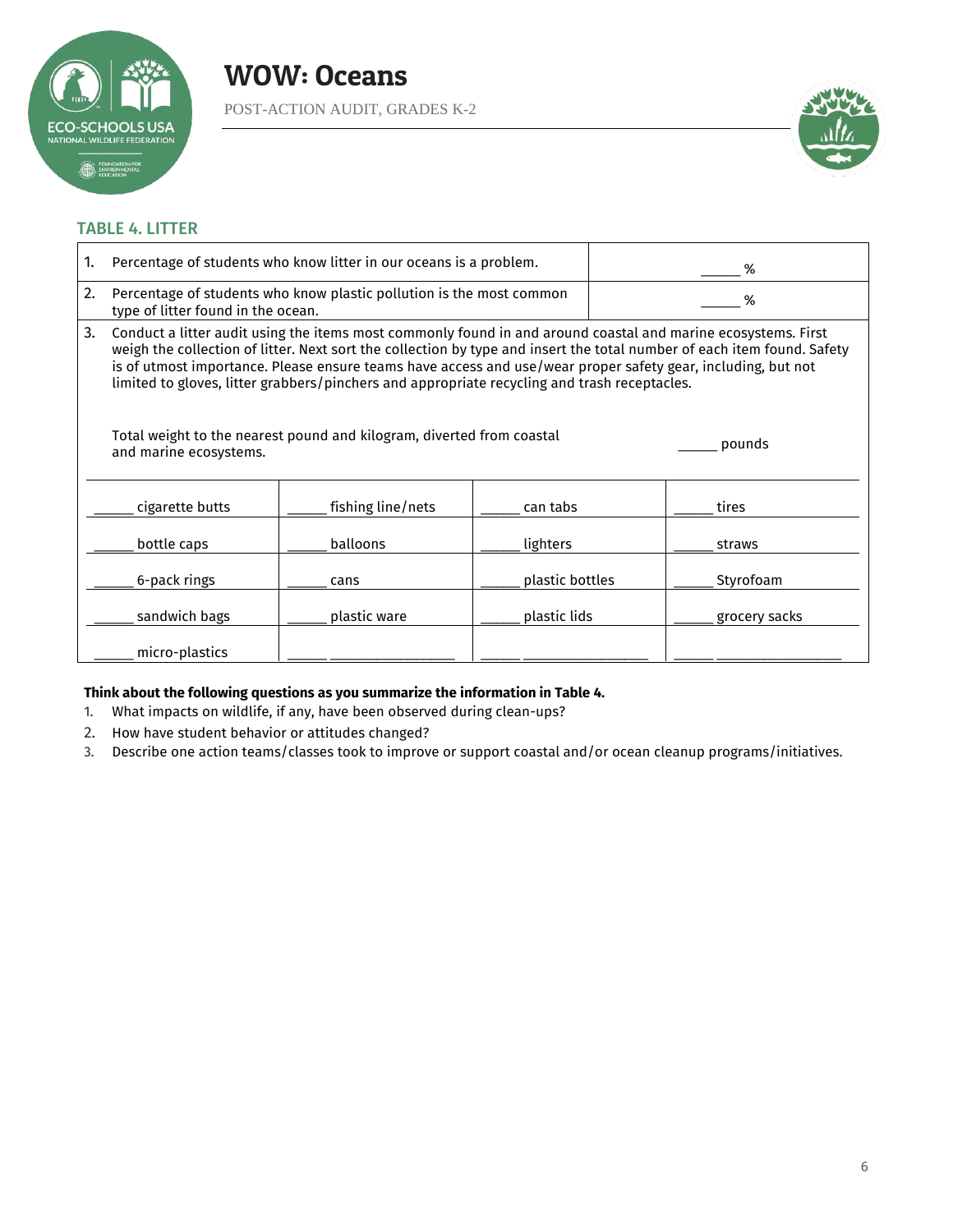![](_page_6_Picture_0.jpeg)

POST-ACTION AUDIT, GRADES K-2

![](_page_6_Picture_3.jpeg)

## TABLE 5. WILDLIFE

| 1. | Collectively, how many different plants and animals are<br>observed on this day?                                                                                                                                                                                                                                                                                                                                                                                                                                                                                                                                                                                                                                                                                                                                  | amphibians_<br>birds<br>fish<br>insects<br>mammals<br>__ reptiles<br>marine or brackish plants<br>___ coastal plants     |  |  |
|----|-------------------------------------------------------------------------------------------------------------------------------------------------------------------------------------------------------------------------------------------------------------------------------------------------------------------------------------------------------------------------------------------------------------------------------------------------------------------------------------------------------------------------------------------------------------------------------------------------------------------------------------------------------------------------------------------------------------------------------------------------------------------------------------------------------------------|--------------------------------------------------------------------------------------------------------------------------|--|--|
| 2. | Percentage of students who can identify more than one local<br>plant and animal who rely on healthy coastal and/or marine<br>ecosystems.                                                                                                                                                                                                                                                                                                                                                                                                                                                                                                                                                                                                                                                                          |                                                                                                                          |  |  |
|    | <b>MIGRATORY BIRDS</b><br>3.<br>Depending on the age and abilities of your students, you as the teacher should structure this learning opportunity<br>in a way that best meets the needs of your students. Take time to look at the Audubon site, read the WOW-Oceans<br>post audit and work with your librarian to find age appropriate print and digital resources.<br>Research migratory bird species in your community, paying close attention to their migration paths. Use Cornell's All<br>About Birds to begin researching. http://www.birds.cornell.edu. This research can be conducted as a class/team, in<br>small groups or individually. Before beginning the study, have the team look at the questions being asked in the<br>post-audit, which will include data collected from bird observations. |                                                                                                                          |  |  |
| 4. | List the common and scientific name of the migratory species<br>studied.                                                                                                                                                                                                                                                                                                                                                                                                                                                                                                                                                                                                                                                                                                                                          | <b>Common Name</b><br><b>Scientific Name</b>                                                                             |  |  |
| 5. | What is one reason the bird is considered a priority migratory<br>species?                                                                                                                                                                                                                                                                                                                                                                                                                                                                                                                                                                                                                                                                                                                                        |                                                                                                                          |  |  |
| 6. | Where does the migratory bird spend winter and summer?                                                                                                                                                                                                                                                                                                                                                                                                                                                                                                                                                                                                                                                                                                                                                            | Winter Ninter State Communication of the United States of the United States of the United States of the United<br>Summer |  |  |

**Continued on the next page.**